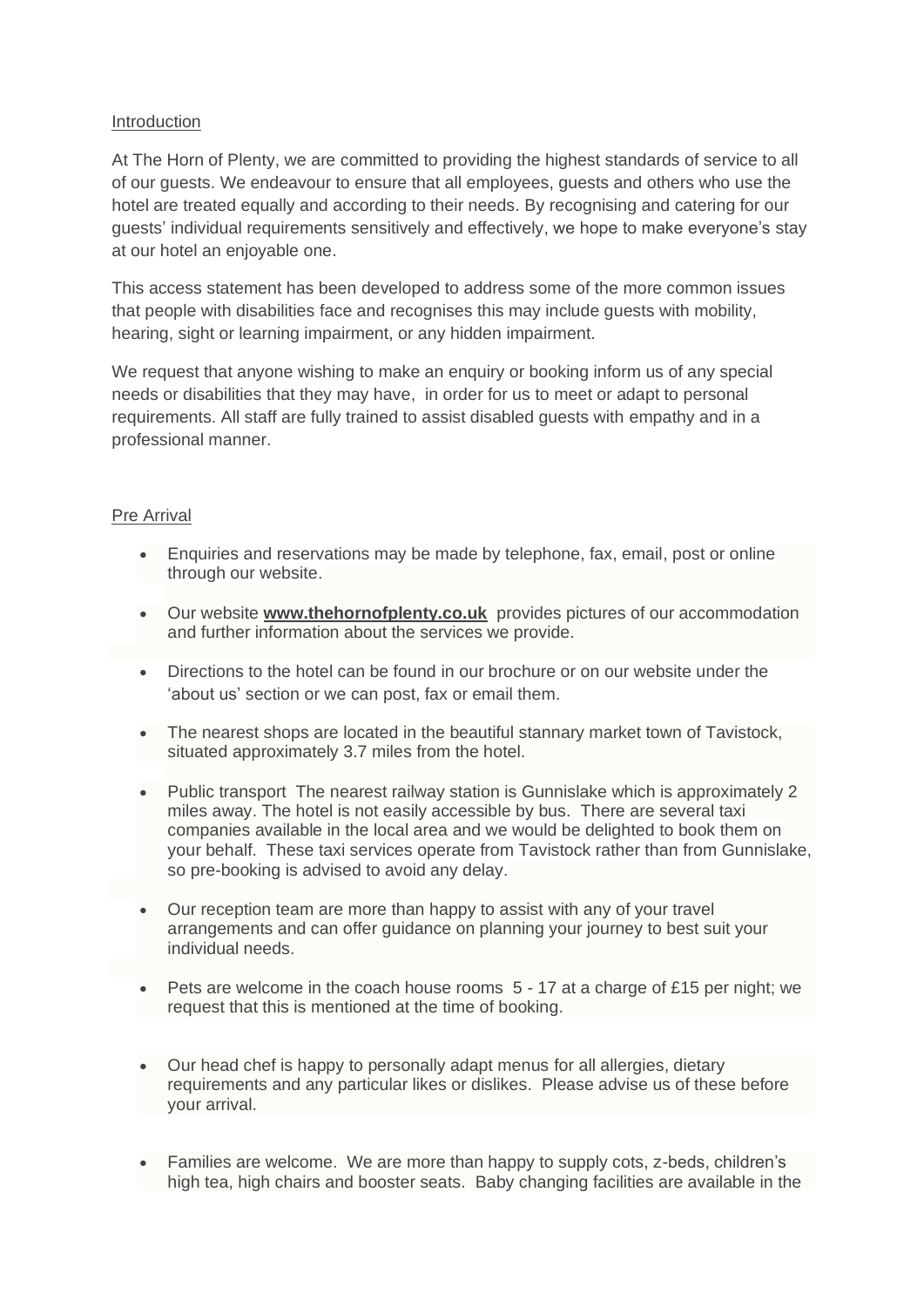ladies' WC. Please let us know in advance what you need, so that we can ensure everything is in place ahead of your arrival.

• All our bedding (pillows and duvets) is hyper allergenic. Blankets and sheets are available if you prefer, again please just let us know in advance. Some cushions are not hyper allergenic, but will be removed prior to your arrival on request.

# On arrival at the hotel

- On arrival at the hotel there is a drop off point outside the main entrance, with reserved parking at the front door on request.
- Complimentary car parking spaces are located along the right and left hand side of the hotel, some of which are marked with white lines.
- Overflow parking is available along the gravelled area opposite the spaces marked with white lines.
- The upper car park has steps and is unsuitable for a wheelchair.
- The front entrance to the hotel has three steps that are unsuitable for a wheelchair.
- There is a ramp access to the hotel through the restaurant.
- There is always a member of staff available at reception to help with luggage, wheelchair access, pushchairs or for any other assistance which may be required.
- Guests are escorted to their room and shown the layout of the public areas en route.

# Hotel Reception

- The Reception desk is located on the ground floor of the main house and stands at 115 cm meters high.
- The floor is Amtico wood and suitable for wheelchair users.
- Registration can be completed whilst sitting either adjacent to the desk or in the drawing room. Clipboards are available.
- Unfortunately, partly due to the age of the building (1860), we do not provide lift access to any part of the hotel. However, 7 guestrooms are located on the ground floor.

# Public areas

• The Drawing room, Restaurant and Public WC s are all located on the ground floor of the main house.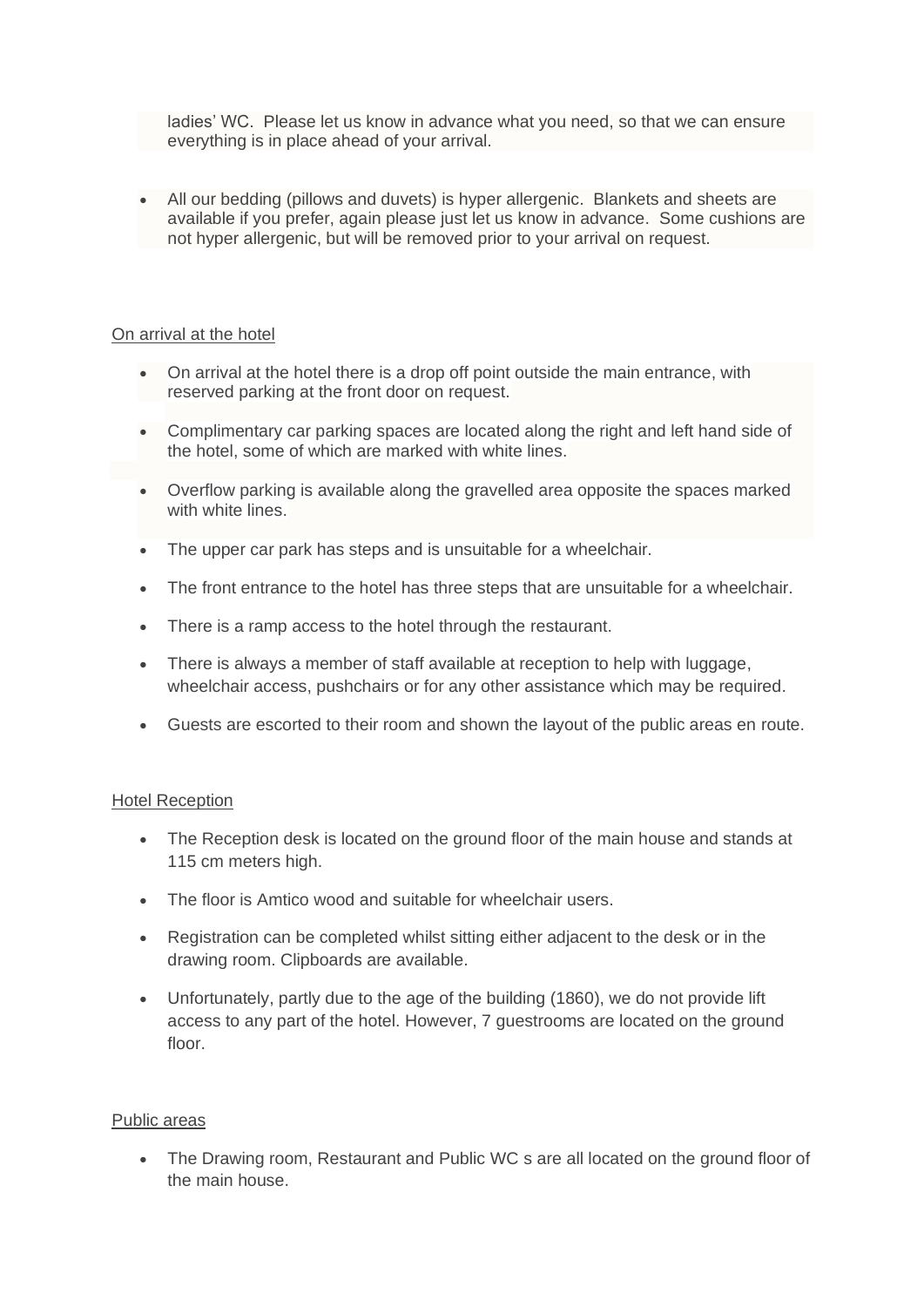- The library is situated on the first floor of the main house and accessible only by the main staircase – 12 steps.
- Selected cubicles in the main toilets have been fitted with grab rails.
- Baby changing facilities are located in the ladies WC
- There are a number of fire doors along the main corridor from reception to the restaurant and toilets. They are all held on magnetic catches.
- All corridors are well lit and are either carpeted, slate or Amtico flooring.
- All corridors are wide enough for wheelchairs and pushchairs to pass with ease.
- Full waiter service is provided at breakfast, lunch and dinner, with large menu print available on request.
- There is ample moveable seating in the restaurant and chairs are provided either with or without arms. High chairs, booster seats and cushions are available on request.
- The restaurant tables are lit by ceiling spotlights and by candles; additional lighting can be provided on request.
- Background music is played in the restaurant and drawing room during lunch and dinner service. This can be dimmed on request.
- The fire alarm system is a continuous sonic bell and does not have flashing lights. Assistance is given if evacuation is necessary.
- Free wifi access is available throughout the hotel.

# Accommodation

All of our bedrooms are unique with varying special features. All rooms have Vi Spring beds, an LCD TV and DVD player, towelling robes, toiletries and bottled water. Personal mini bar and tea and coffee making facilities are at hand, with fresh milk in the fridge.

It is recommended that you discuss your requirements in depth with reservations at the time of booking to ensure that the most suitable room for your requirements is allocated to you.

- The hotel's accommodation is split between the Main House and the Coach House
- There are 4 guestrooms in the Main House, all of which are situated on the first floor and are accessible only by stairs.
- The remaining 12 guestrooms are located in the Coach House, of which 7 are situated on the ground floor and are accessible by wheelchair.
- The Coach House is located circa 50 meters to the rear of the main house.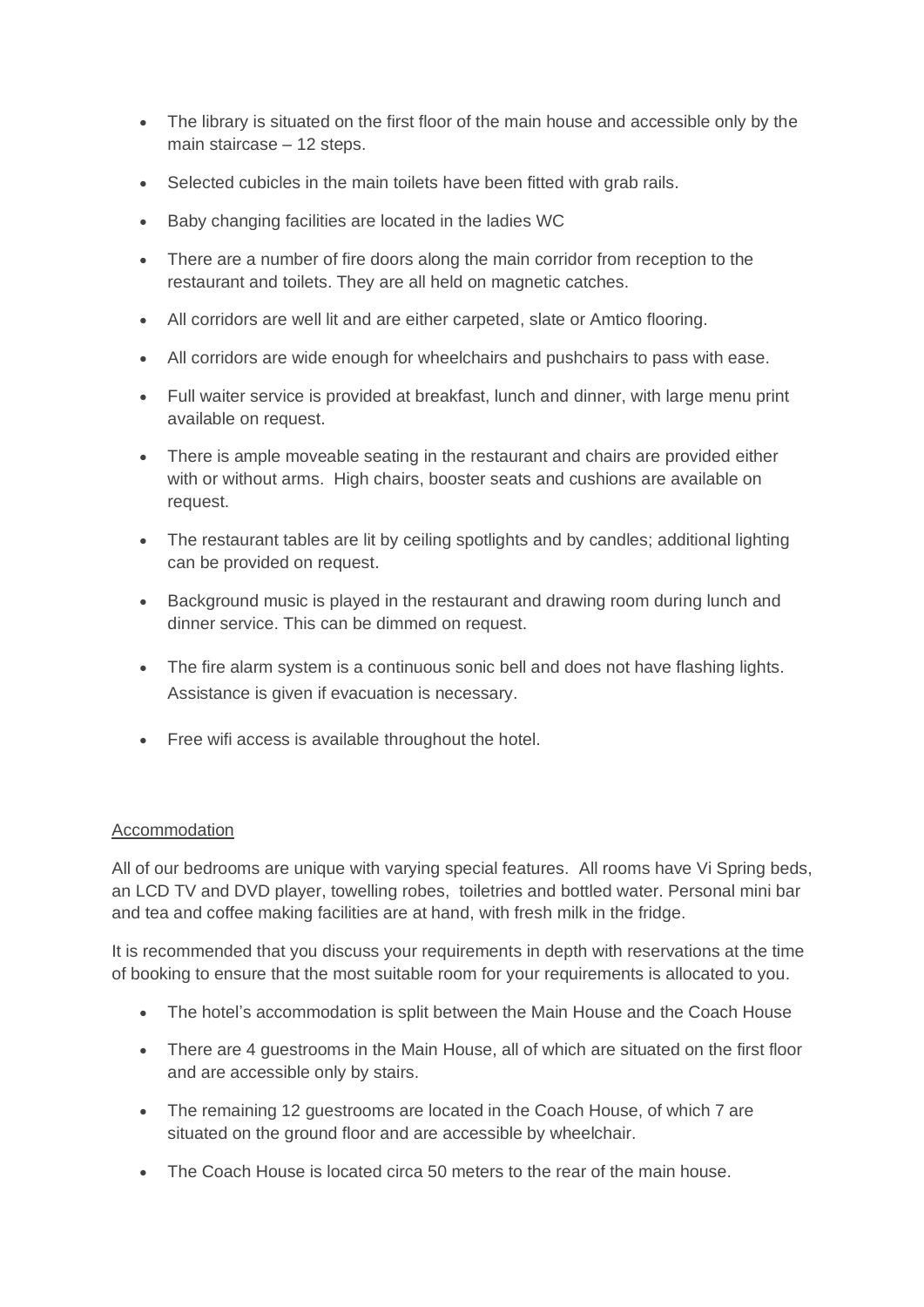- The route between the Coach House and the Main House is well lit and flat. It is part- paved, part tarmac. Umbrellas are provided.
- Guest bedrooms are not self locking. Traditional door locks and keys are used for securing each room.
- All but 3 of the hotel guestrooms have stand alone showers, and all but 2 have baths.
- All rooms except Room 4 can accommodate a double or a twin bed. 14 of the rooms can also accommodate an additional z bed or cot on request. Please let us know in advance.
- Non slip bath mats are provided in each of our guestrooms
- Our reception team have extensive knowledge of the hotel rooms and surrounding areas and will happily and honestly advise you on accommodation options that will best suit your requirements.
- The hotel has one specifically designed disabled room , Room 5.
	- Located in the Coach House, it has been designed with ample space to move a wheelchair around.
	- It can be twin or double bedded.
	- The TV is wall mounted and the wardrobe has been fitted at an appropriate height.
	- The ensuite is a shower room (wet room style) with plastic chair or stool available if required, ample grab rails and a toilet and basin at correct height for wheelchair access. It also has a bath.
	- Access is via ramped entry
	- Door width is 95cm
	- Toilet height is 47cm
	- Wash basin height is 86cm
	- Bath height is 53cm
	- Grab rails are fitted around the bath, shower and toilet areas
	- Switches and sockets are 50 cm from the floor

# Gardens and Grounds

• Wheelchair access is provided to our front lawn area by way of a pathway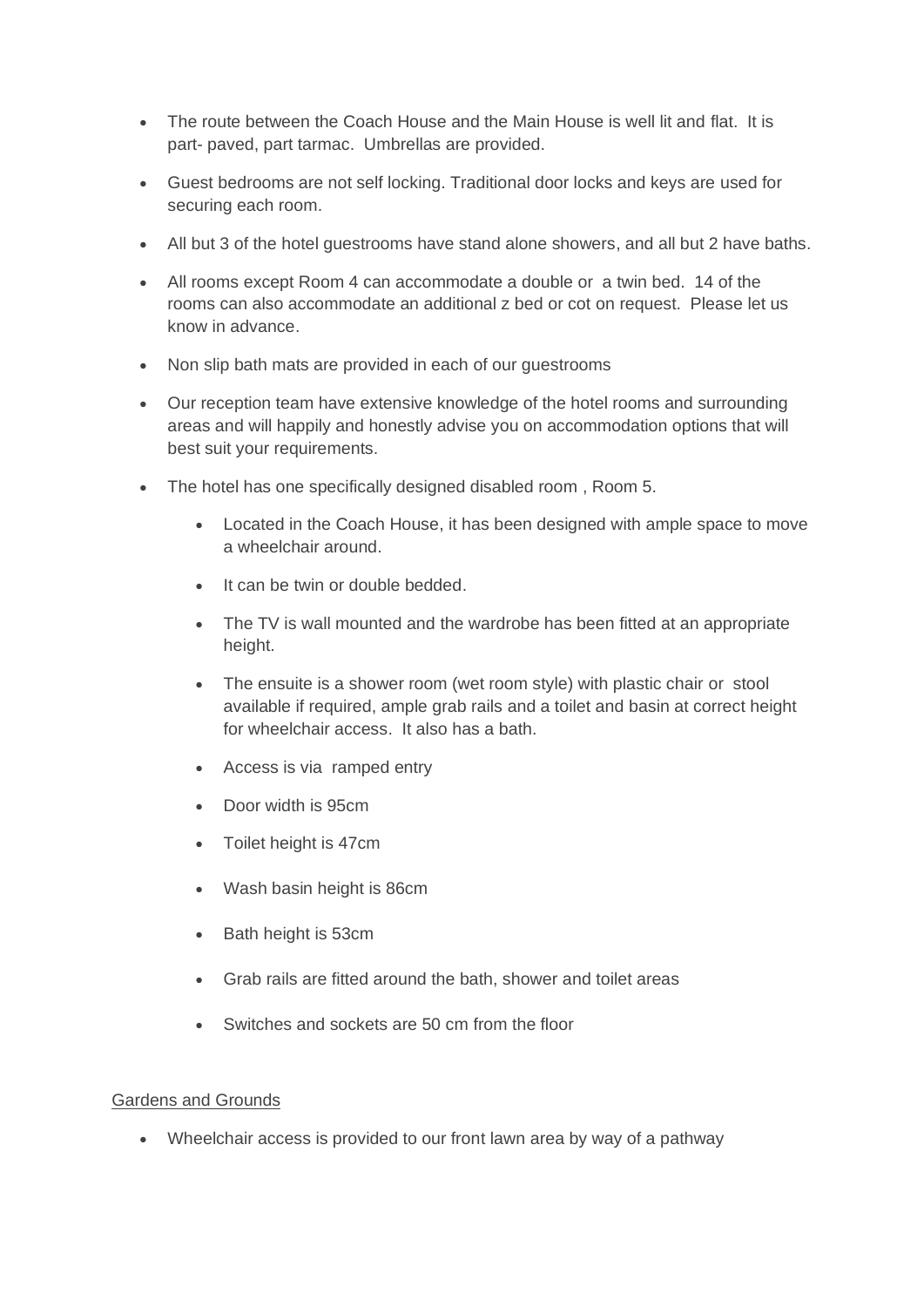• Access to the Victorian Walled Garden is across a 4ft gravelled stretch. A ramp across the gravel can be put in place on request.

We encourage our guests and visitors, whether disabled or otherwise, to bring any accessibility issues at The Horn of Plenty to our attention. We will always welcome suggestions and will work to address their concerns, for their benefit and for the benefit of all our future guests and visitors.



Image of our fully accessible Room 5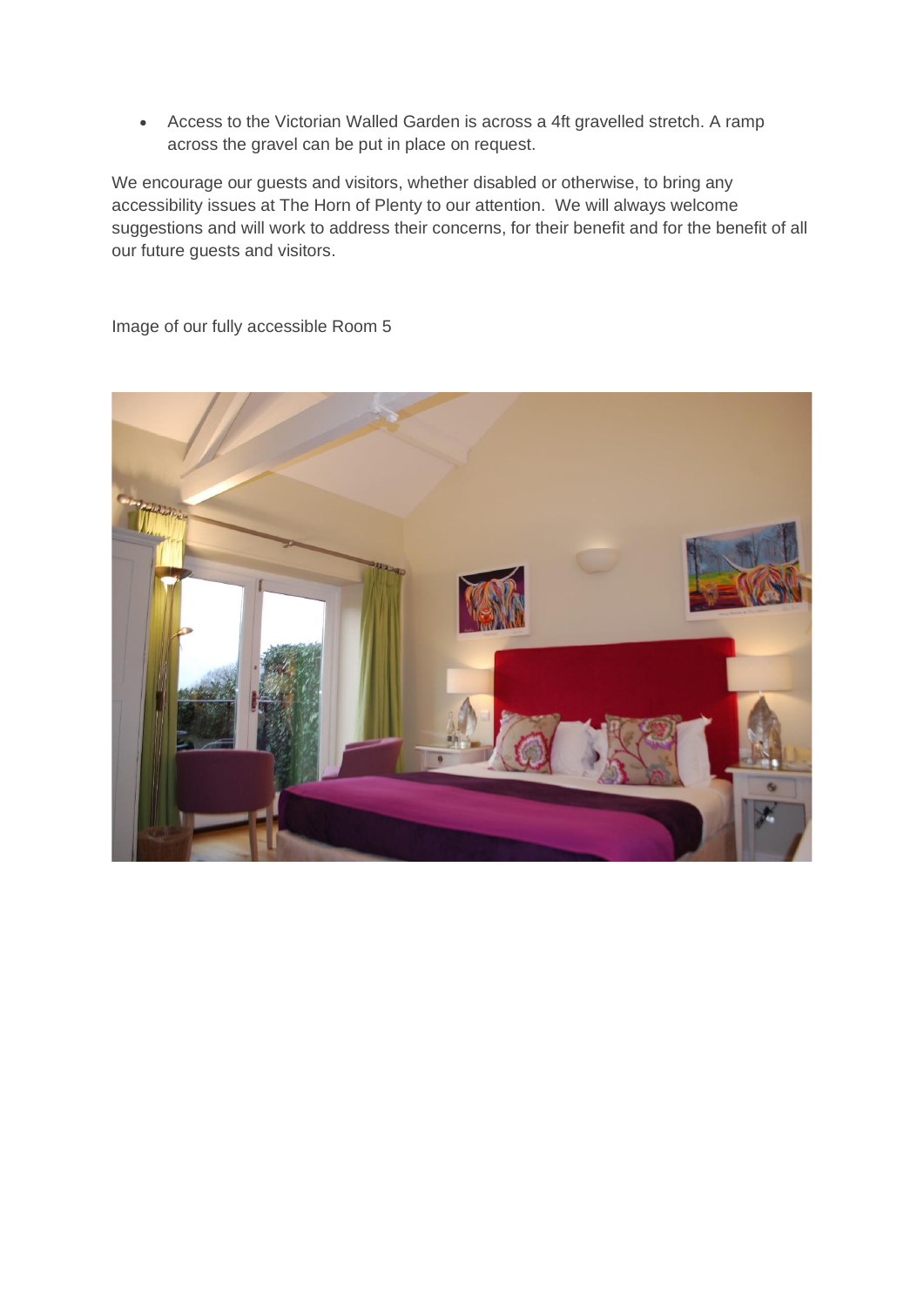Image of the bath and toilet in Room 5



Image showing the wash basin in Room 5